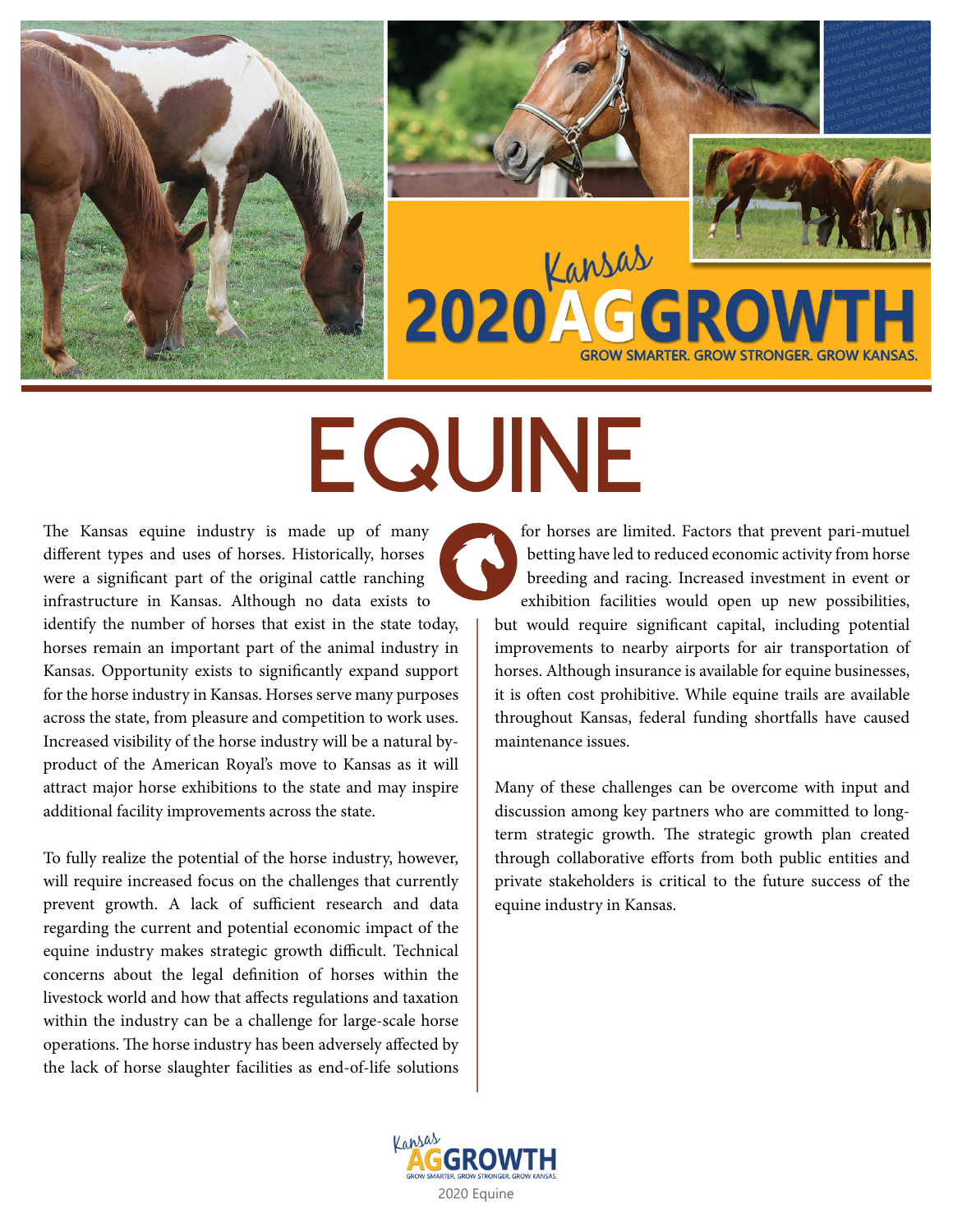## STATUS

The Kansas horse industry is a vast industry representing many different types and uses of horses. Kansas has a long-standing history with horses, as they were a major component of the original cattle ranching infrastructure in the state. Since then, horses have been a natural part of the rural landscape. While there is no information that confidently reports the number of horses within the state, it is safe to say that Kansas is a strong horse state based upon concentration of horses and equine events in neighboring states.

In a limited economic analysis, Kansas equine sales have a total direct output of approximately \$16.4 million and support 100 jobs in the state. Clearly, with the addition of horse stables and training, horse breeding, horse shows, horse feeding, farriers, veterinarians and pharmaceutical use, and other industry sectors, the economic contribution to the Kansas economy greatly shadows that of equine sales alone.

# **OPPORTUNITIES**

In order to develop a strategic growth plan for horses, it is important to understand the areas where Kansas has a comparative advantage and the best opportunities for growth or expansion.

| Factor                                      | <b>Implications for Growth and Development Opportunities</b>                                                                                                                                                                                                                                                                                                                                                                                                              |
|---------------------------------------------|---------------------------------------------------------------------------------------------------------------------------------------------------------------------------------------------------------------------------------------------------------------------------------------------------------------------------------------------------------------------------------------------------------------------------------------------------------------------------|
| Consumer<br>Demand                          | Horses and other equids have broad appeal for both pleasure and work uses. There are horses<br>located throughout the state to serve many interests.                                                                                                                                                                                                                                                                                                                      |
| <b>Facilities</b>                           | The American Royal offers space for international, national, regional and local shows. The Kansas<br>State Fair, Domer, and Western State Bank Expo all offer space for regional and local shows, and<br>Celebration Centre offers space for smaller regional and many local shows.                                                                                                                                                                                       |
| Feed Supply and<br><b>Land Availability</b> | Kansas is home to abundant feedstock supplies, including high quality hay demanded by many horse<br>owners.<br>Kansas has the second most farm land of any state, with roughly 90 percent of the state devoted to<br>agriculture. Horse operations demand relatively less land than other animal facilities. These two<br>factors together equate to a relatively available and affordable base for expanding operations.                                                 |
|                                             |                                                                                                                                                                                                                                                                                                                                                                                                                                                                           |
| <b>Human Capital</b>                        | The Kansas State University department of animal sciences and industry houses respected faculty<br>with expertise in equine nutrition and reproduction. Colby Community College offers an associate<br>degree in equine science with 60 percent of graduates employed in the region following graduation.<br>Studies cover reproduction and equine business management, including all facets of the equine<br>business from breeding and foaling to training and selling. |
| Supporting<br>Infrastructure                | Kansas boasts many stables, arenas, horse breeders, farriers, veterinarians, trainers and other<br>professionals available to offer services to horse owners.                                                                                                                                                                                                                                                                                                             |

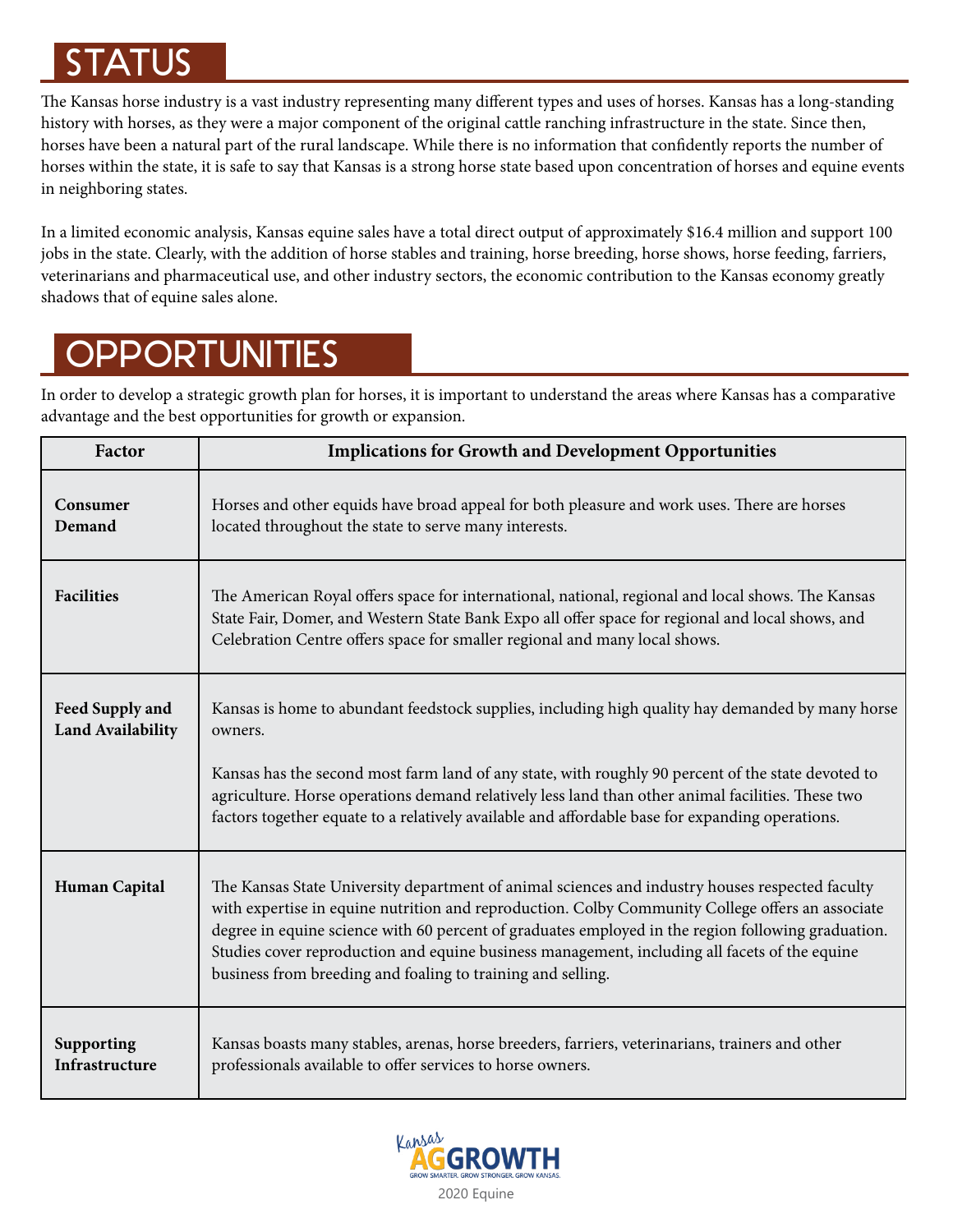# CHALLENGES

While Kansas is poised for expansion of the equine industry, the following factors represent challenges serving as barriers to achieving the objective of the equine industry growth plan.

| Challenge                                    | <b>Details of Challenge</b>                                                                                                                                                                                                                                                                                                                                                                                                                                                                                                                                                                       |
|----------------------------------------------|---------------------------------------------------------------------------------------------------------------------------------------------------------------------------------------------------------------------------------------------------------------------------------------------------------------------------------------------------------------------------------------------------------------------------------------------------------------------------------------------------------------------------------------------------------------------------------------------------|
| Air<br>Transportation                        | The Kansas City International Airport is not currently equipped to handle the shipment of horses<br>via air freight, a common practice with world class equine events. However, horses may be shipped<br>through KCI by contracting a horse shipper, a.k.a. a "freight forwarder," to provide the shipping stalls,<br>book the airfare, and supervise the load and the unloading and trailering out process.                                                                                                                                                                                      |
| Capital                                      | Equine facilities such as arenas and stables can become expensive, making it difficult for<br>undercapitalized entrepreneurs to start up. Deferred maintenance funding is also a continual issue.                                                                                                                                                                                                                                                                                                                                                                                                 |
| <b>Checkoff Funds</b>                        | Currently, no checkoff programs exist to promote, educate and conduct research on the equine<br>industry despite past efforts to achieve a statewide feed checkoff program. Other states have horse<br>checkoffs, and the Kansas horse industry joins only the goat industry as a major livestock species<br>lacking a checkoff program. One challenge that exists to doing a checkoff on feed bags is feed<br>distributors look at this as another "tax" or a paperwork obligation. Thus, the industry may need to<br>review an option on horse sales like the beef checkoff program for cattle. |
| Differing<br><b>Definitions</b>              | Differing definitions of horses and the equine industry under state statute create confusion and<br>inconsistency in regard to taxes and liability. Horses are not consistently defined as livestock.                                                                                                                                                                                                                                                                                                                                                                                             |
| <b>Economic Impact</b><br><b>Information</b> | Currently, no reputable information is available regarding the number, location and types of<br>horses found in Kansas. This prevents economic analysis from being conducted to estimate the<br>true value the Kansas horse industry provides to local communities and the state. The American<br>Horse Council's 2017 economic impact study did not have Kansas-specific information, but some<br>information from the study may prove to be useful.                                                                                                                                             |
| <b>Equine Market</b>                         | Since the last horse slaughter facility was closed in the United States, the market for horses has<br>crashed along with an explosion of unwanted horses that cannot be disposed of in any other manner.<br>This also creates animal welfare issues for those unwanted, old and neglected animals, as animals<br>have excessively long trips to slaughter facilities.                                                                                                                                                                                                                             |

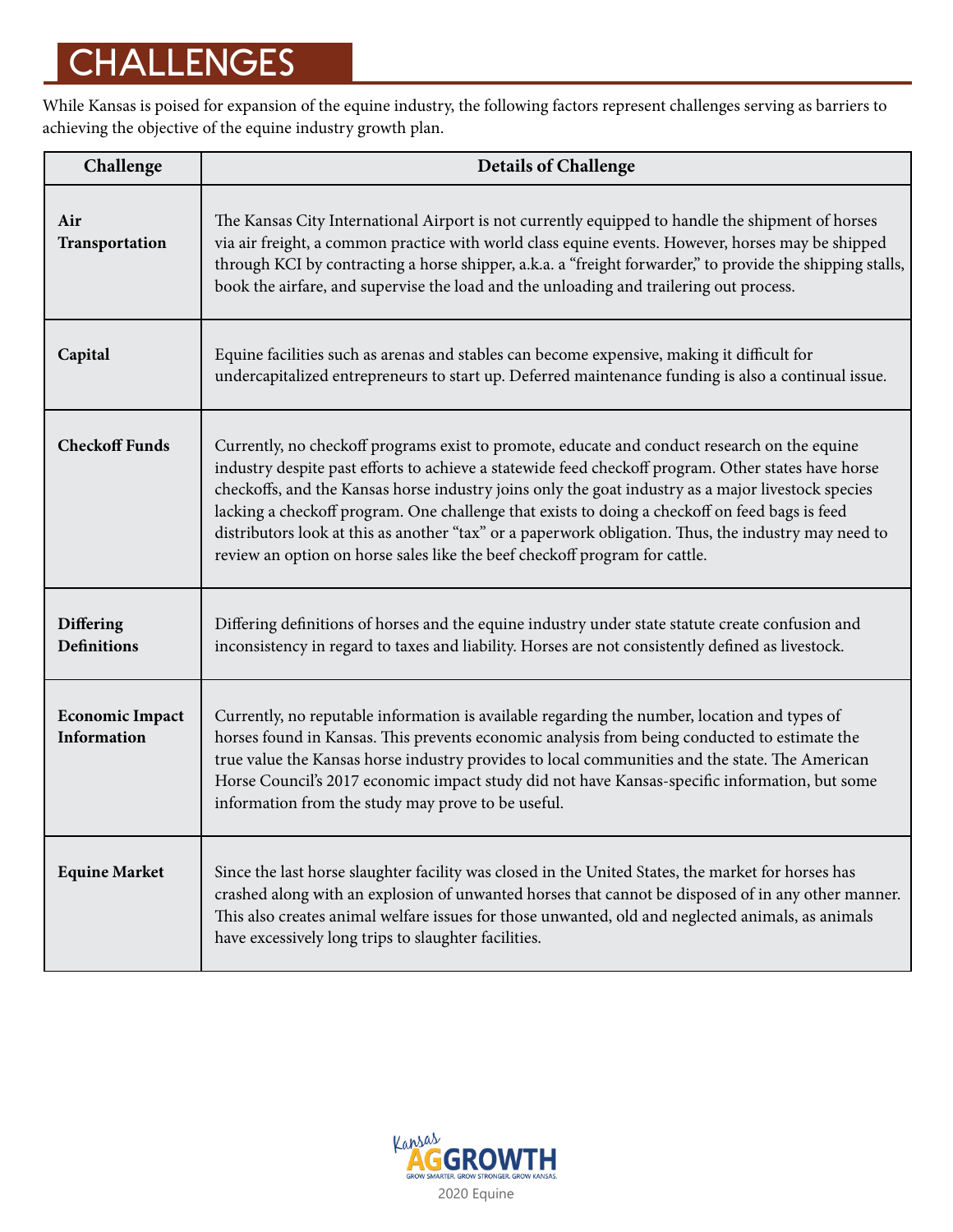| Challenge                     | <b>Details of Challenge</b>                                                                                                                                                                                                                                                                                                                                                                                                                                                                                                                                               |
|-------------------------------|---------------------------------------------------------------------------------------------------------------------------------------------------------------------------------------------------------------------------------------------------------------------------------------------------------------------------------------------------------------------------------------------------------------------------------------------------------------------------------------------------------------------------------------------------------------------------|
| <b>Horse Racing</b>           | Kansas' pari-mutuel licenses for horse racing lapsed and have been revoked since 2008. The<br>percentage paid by horse track slot machines to the state is 40 percent, which is higher than<br>standalone casinos at 22 percent. As such, race tracks are not a viable business in their current state.<br>This has led to horse breeders exiting the state and reduced economic activity from horse breeding<br>and racing.                                                                                                                                              |
| <b>Insurance</b>              | Despite the availability of commercial insurance for equine-related business, premiums are often cost<br>prohibitive.                                                                                                                                                                                                                                                                                                                                                                                                                                                     |
| <b>Sales Tax</b><br>Exemption | Despite some supplies truly being utilized for farm and ranch work, some retailers do not offer the<br>farm sales tax exemption on equine products because the majority of their sales are for hobbyist<br>purposes.                                                                                                                                                                                                                                                                                                                                                      |
| <b>Trail Maintenance</b>      | Weather-related incidences, along with natural overgrowth and trail use erosion, create an ongoing<br>need for required attention and upkeep to equestrian trails. Governing agencies supply routine<br>maintenance staff and volunteers make up the balance, but due to the vastness of trails and<br>the everchanging needs, there is a funding and staffing shortfall to cover continuous oversight.<br>Additional opportunities for new trail development exist, but with concerns over current trail<br>maintenance challenges, these opportunities are not pursued. |

# **SUCCESSES**

Key successes in the equine industry:

- The Kansas State Fair will receive additional revenue from Kansas sales tax and city excise tax for capital projects at the fairgrounds to allow the fair to expand and protect its assets providing Kansas with a first-class fair and facilities.
- The Kansas Expocentre has announced that Domer arena expansion plans have been approved and will provide greater opportunities for larger equine programming.
- Plans are underway to develop a new American Royal complex in Kansas to serve as a world-class events center, expanding the possibilities for equestrian shows and exhibitions.

Policies in this document are a reflection of industry discussion and not a representation of state government.

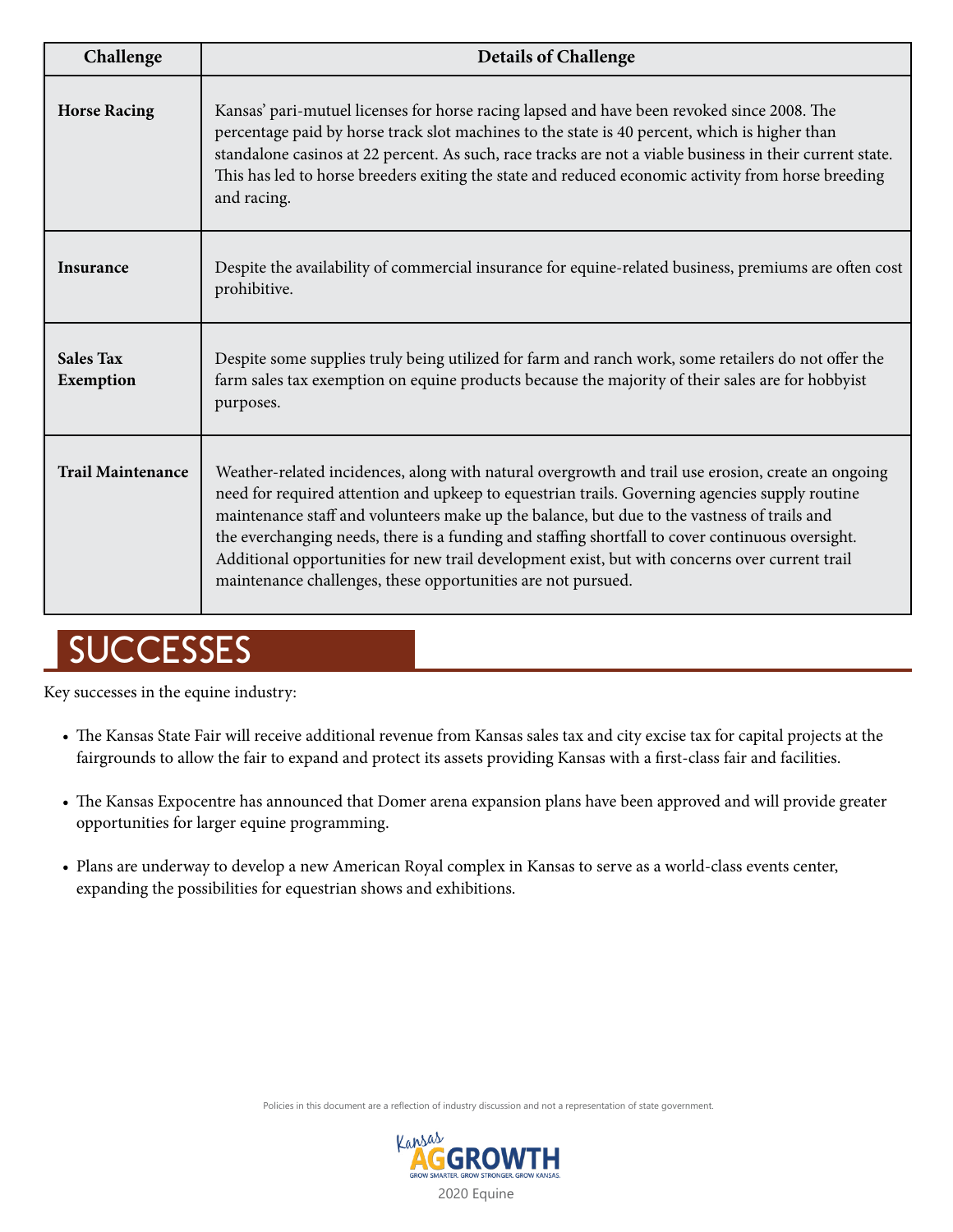# Equine GROWTH OBJECTIVE:

Enable an environment that encourages growth in the equine industry, and eliminate barriers that prevent investment in equine facilities and enterprises.

# OUTCOMES & ACTION ITEMS

Leaders from throughout the Kansas equine industry will continue to collaborate in the development and implementation of a long-term strategic growth strategy with input and discussion among key partners. Industry-identified desired growth outcomes, initially developed in 2016 and expanded to include action items, will be implemented by industry and key partners and updated annually at the Kansas Governor's Summit on Agricultural Growth. Following are the proposed action items to continue building on the achievement of the equine sector desired outcomes.

## High Priority Outcomes

**Detailed understanding of economic impact of Kansas horse industry and potential impact through completion of an economic impact study of the Kansas horse industry. Currently, no information exists on the impact of horses on Kansas' economy, which makes it difficult to convey the importance of the industry to the state.**

**ACTION ITEMS:**

- Kansas Horse Council to work with Kansas State University agricultural economics department to help formulate survey including timeline, distribution, etc. Plan to have initial survey available by late 2020 with final result tabulations by fall 2021.
- KHC to work on funding options for the survey.
- Need marketing plan completed that details stakeholders' involvement, timing, method of reaching, validity of project, possible need for incentive, etc.

#### **Supportive trail maintenance, trail riding promotion and opening of new trails for equestrian use. ACTION ITEMS:**

- After flooding issues, Kansas Department of Wildlife, Parks and Tourism to discern needs and reach out to larger partner network to help get volunteers, funding, etc. to help re-open trails.
- Allow advanced reservation of corrals at state parks. KDWPT to work on passing regulations to allow and then incorporate into their reservation system.
- Form additional chapters of Back Country Horsemen of Kansas to target specific trails to maintain. This volunteer group is establishing a great working partnership with state, corps and local public land managements to meet the needs of trail maintenance with local grassroots efforts.
- Create a website of existing trails that includes maps, miles, level of difficulty, campgrounds and amenities by KDWPT and have KHC help with mapping.
- Include a directory of horse-friendly bed & breakfasts on KDWPT website.
- Encourage private guest ranches to become public facing and help them with insurance concerns which is one of the obstacles to overcome (KDWPT, KDA, KHC, Kansas Livestock Association).
- Increase promotion of trails using social media and advertisements. KDWPT to identify funding and support.
- Partner with Kansas Agritourism Advisory Council for trail investment and maintenance, and promote agritourism businesses who have by-the-hour trail rides.
- Pursue federal delegation on issue of Corps of Engineers funding shortfall for trail maintenance in Kansas.
- Investigate and promote insurance options for equine-related businesses.